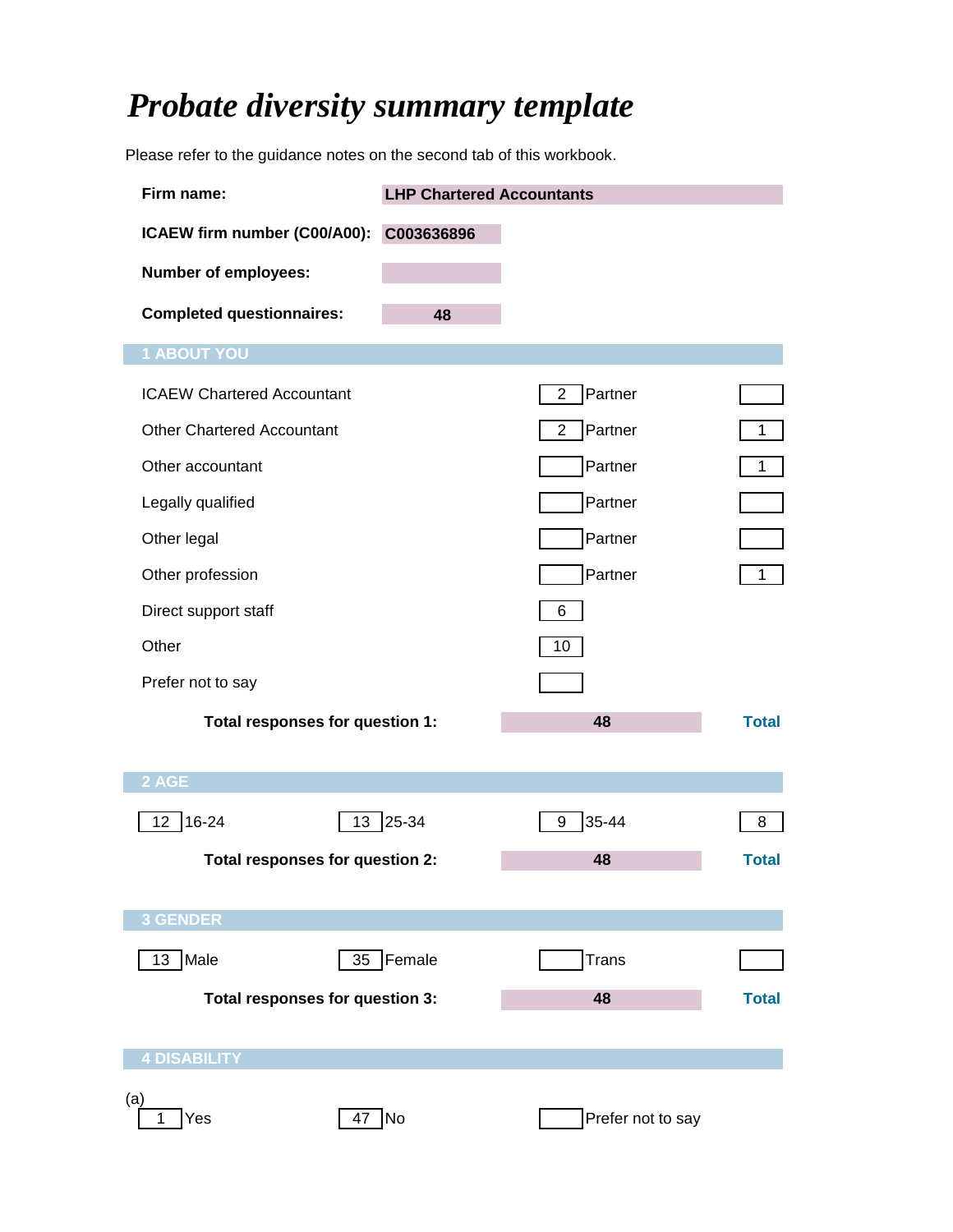| (b)<br>Yes, limited a lot<br>Yes, limited a little<br>$\overline{2}$ | 46 No                         | Prefer       |
|----------------------------------------------------------------------|-------------------------------|--------------|
| Total responses for question 4:                                      | 48                            | <b>Total</b> |
| <b>5 ETHNIC GROUP</b>                                                |                               |              |
| <b>Asian/Asian British</b>                                           |                               |              |
| Bangladeshi<br>Chinese                                               | Indian                        |              |
| <b>Black/African/Caribbean/British</b>                               |                               |              |
| Caribbean<br>African                                                 | Any other Black/African/Caril |              |
| Mixed/multiple ethnic groups                                         |                               |              |
| White and Asian<br>White and<br><b>Black African</b>                 | White and Black Caribbean     |              |
| White                                                                |                               |              |
| 48   British/English/Welsh/Northern Irish/Scottish                   | Irish                         |              |
| Arab                                                                 |                               |              |
| Arab                                                                 |                               |              |
| Other                                                                |                               |              |
| Other ethnic group                                                   | Prefer not to say             |              |
| Total responses for question 5:                                      | 48                            | <b>Total</b> |
| <b>6 FAITH</b>                                                       |                               |              |
| <b>Buddhist</b><br>32 Christian                                      | Hindu                         |              |
| No religion<br>12 Prefer not to say                                  |                               |              |
| Total responses for question 6:                                      | 48                            | <b>Total</b> |
| <b>7 SEXUAL ORIENTATION</b>                                          |                               |              |
| Bisexual<br>Gay man                                                  | Gay woman<br>/lesbian         | 48           |
| Total responses for question 7:                                      | 48                            | <b>Total</b> |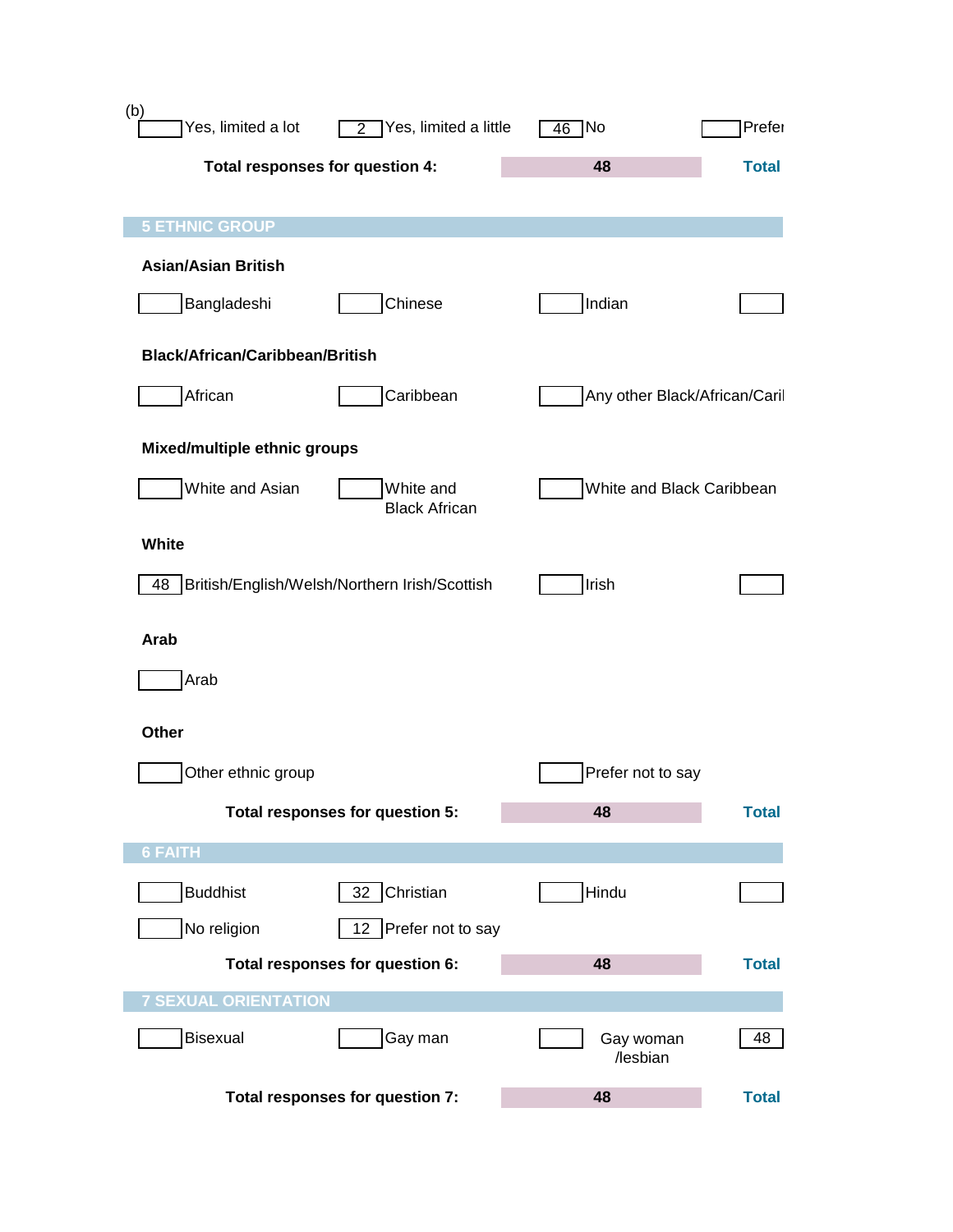|                                                                       | <b>8 SOCIO-ECONOMIC BACKGROUND</b> |                                            |                                                                                        |              |  |
|-----------------------------------------------------------------------|------------------------------------|--------------------------------------------|----------------------------------------------------------------------------------------|--------------|--|
| (a)                                                                   |                                    |                                            |                                                                                        |              |  |
| 11                                                                    | Yes                                | 13 No                                      | Did not attend<br>23                                                                   | 1            |  |
| (b)<br>45                                                             | UK state school                    | 2                                          | UK independent/fee-paying school                                                       |              |  |
|                                                                       |                                    | Total responses for question 8:            | 48                                                                                     | <b>Total</b> |  |
|                                                                       | <b>9 SOCIAL MOBILITY</b>           |                                            |                                                                                        |              |  |
| (a)<br>9                                                              | Yes                                | 36 No                                      | I don't know<br>2                                                                      | 1            |  |
| (b)<br>$\overline{2}$                                                 |                                    |                                            | 1-4 O levels / CSEs / GCSEs (any grades), Entry Level, Foundation Diploma              |              |  |
|                                                                       |                                    | NVQ Level 1, Foundation GNVQ, Basic Skills |                                                                                        |              |  |
|                                                                       |                                    |                                            | 5+ O levels (passes) / CSEs (grade 1) / GCSEs (A*-C), School Certificate, 1 A level/2- |              |  |
| 3                                                                     | AS levels/VCEs, Higher Diploma     |                                            |                                                                                        |              |  |
|                                                                       |                                    |                                            | NVQ Level 2, Intermediate GNVQ, City and Guilds Craft, BTEC First/General Diploma,     |              |  |
| Diploma                                                               |                                    |                                            |                                                                                        |              |  |
|                                                                       | Apprenticeship                     |                                            |                                                                                        |              |  |
| 6                                                                     |                                    |                                            | 2+ A levels/VCEs, 4+ AS levels, Higher School Certificate, Progression/Advanced Dipl   |              |  |
| 4                                                                     |                                    |                                            | NVQ Level 3, Advanced GNVQ, City and Guilds Advanced Craft, ONC, OND, BTEC N           |              |  |
|                                                                       | RSA Advanced Diploma               |                                            |                                                                                        |              |  |
| 15<br>Undergraduate degree (eg, BA, BSc)                              |                                    |                                            |                                                                                        |              |  |
| Master's degree (eg, MA, MSc)                                         |                                    |                                            |                                                                                        |              |  |
| Doctorate degree (eg, PhD)                                            |                                    |                                            |                                                                                        |              |  |
| NVQ Level 4-5, HNC, HND, RSA Higher Diploma, BTEC Higher Level        |                                    |                                            |                                                                                        |              |  |
| Professional qualifications (eg, teaching, nursing, accountancy)<br>3 |                                    |                                            |                                                                                        |              |  |
| Other vocational/work-related qualifications                          |                                    |                                            |                                                                                        |              |  |
| Non-UK qualifications                                                 |                                    |                                            |                                                                                        |              |  |
| No qualifications                                                     |                                    |                                            |                                                                                        |              |  |
|                                                                       | Prefer not to say                  |                                            |                                                                                        |              |  |
| (c)<br>3                                                              | Yes                                | 37 No                                      | I don't know<br>8                                                                      |              |  |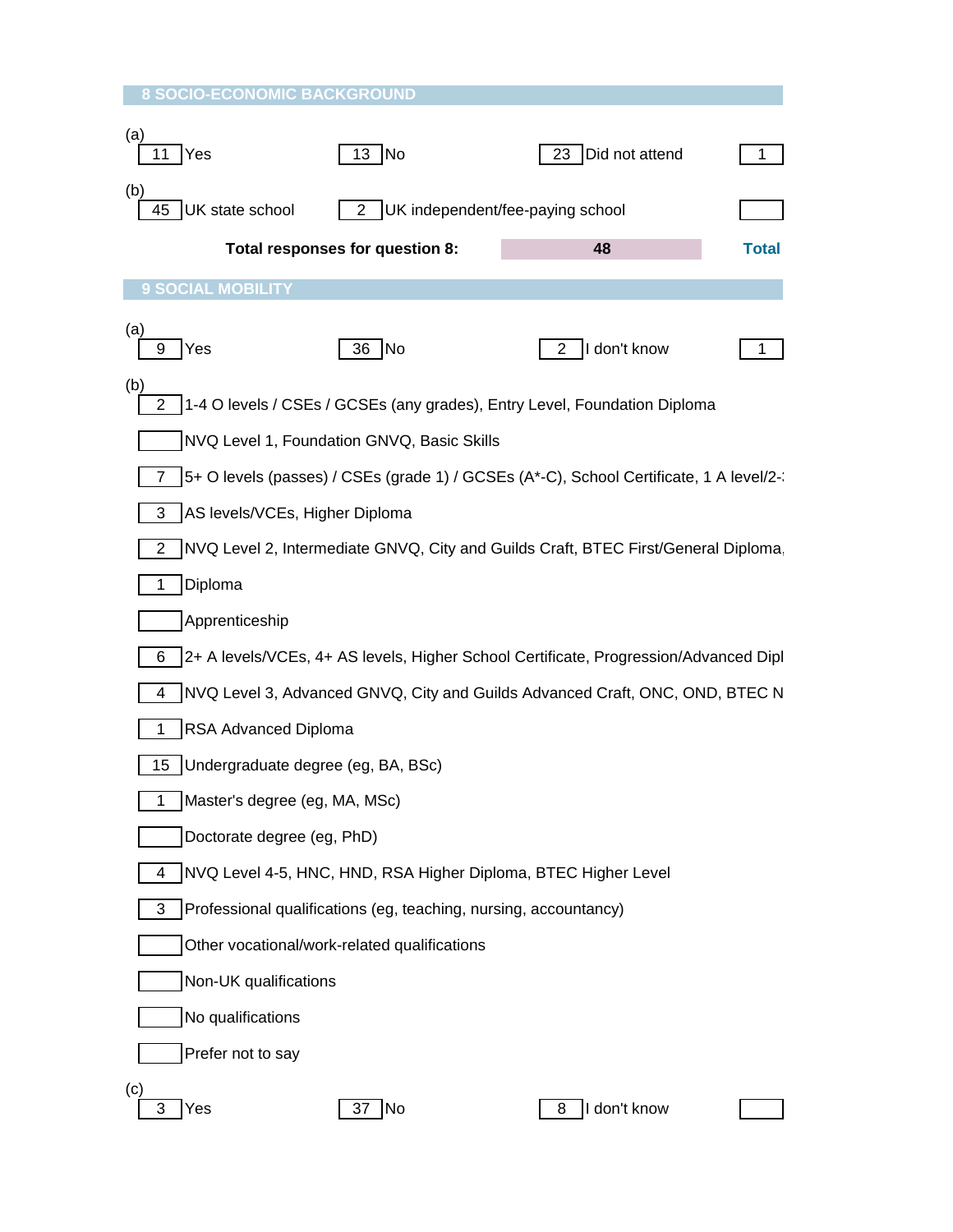| (d)<br>Yes                               | 44 No                            | don't know        |              |
|------------------------------------------|----------------------------------|-------------------|--------------|
|                                          | Total responses for question 9:  | 48                | <b>Total</b> |
|                                          | 10 CARING RESPONSIBILITIES       |                   |              |
| (a)<br>Yes<br>n                          | 42 No                            | Prefer not to say |              |
| (b)<br>$\overline{\phantom{a}}$ No<br>42 | Yes, 1-19 hours per week<br>4    |                   |              |
|                                          | Prefer not to say                |                   |              |
|                                          | Total responses for question 10: | 48                | <b>Total</b> |
| <b>REVIEW FINDINGS</b>                   |                                  |                   |              |
|                                          |                                  |                   |              |

To summarise the findings of this questionaire, we have a mixture of ICAEW qualified, other within our practice, from graduate level through to senior accounts staff who have been in th $\epsilon$ and this is down to a lot of females only applying for jobs in our area. None of our staff memt  $\vert$ ethnicity, faith and sexual orrientation.

**END OF SURVEY**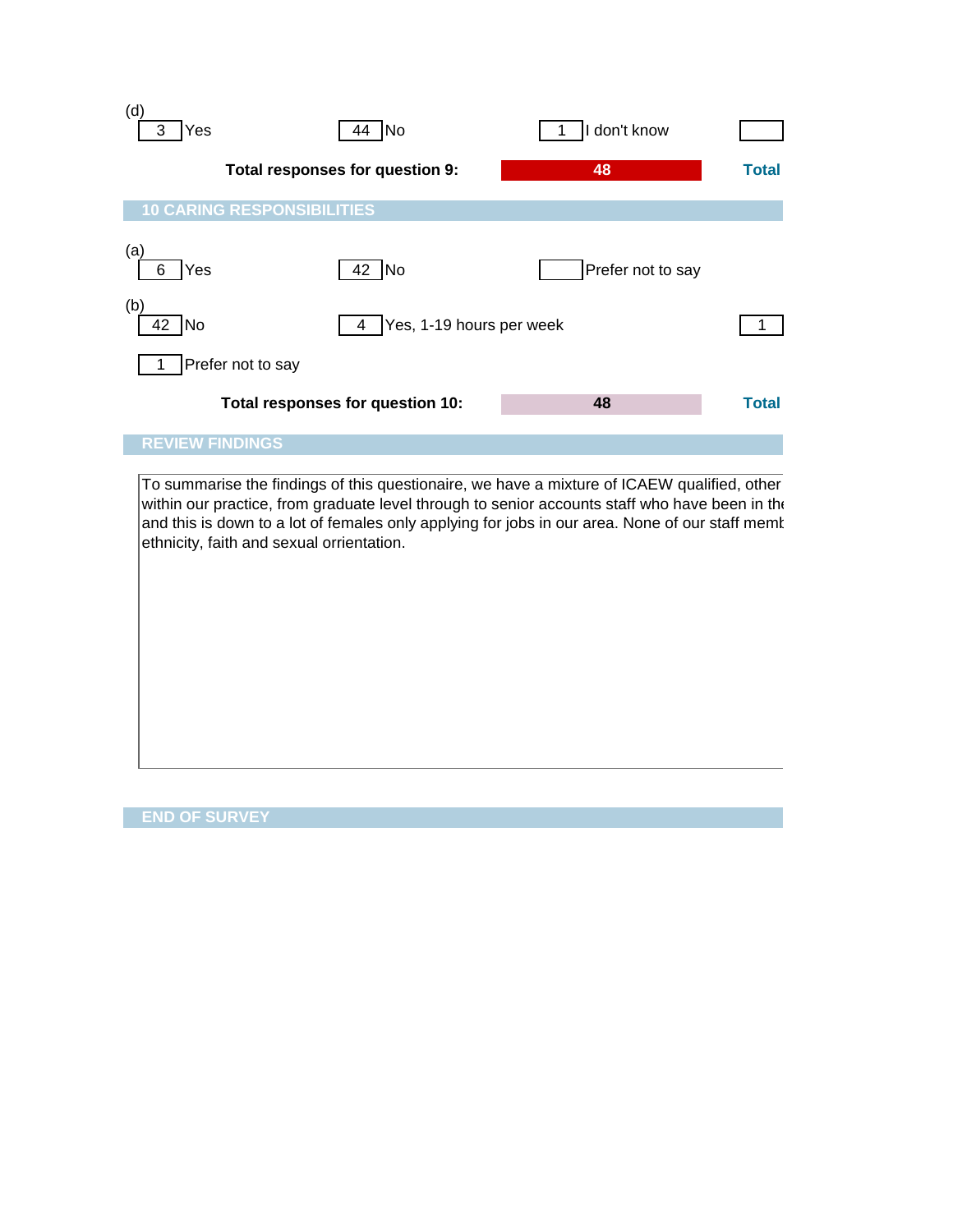| Manager | Qualified      | Training<br>3 |
|---------|----------------|---------------|
| Manager | Qualified<br>3 | Training      |
| Manager | Qualified<br>4 | Training      |
| Manager | Qualified      | Training      |
| Manager | Qualified      | Training      |
| Manager | Qualified<br>5 | Training      |

## **Total checked. Please proceed to next question**

| 45-54 | 55-64<br>5                               | $65+$ | Prefer not to say |
|-------|------------------------------------------|-------|-------------------|
|       | checked. Please proceed to next question |       |                   |
|       |                                          |       |                   |
|       |                                          |       |                   |
|       |                                          |       |                   |
| Other | Prefer not to say                        |       |                   |
|       | checked. Please proceed to next question |       |                   |
|       |                                          |       |                   |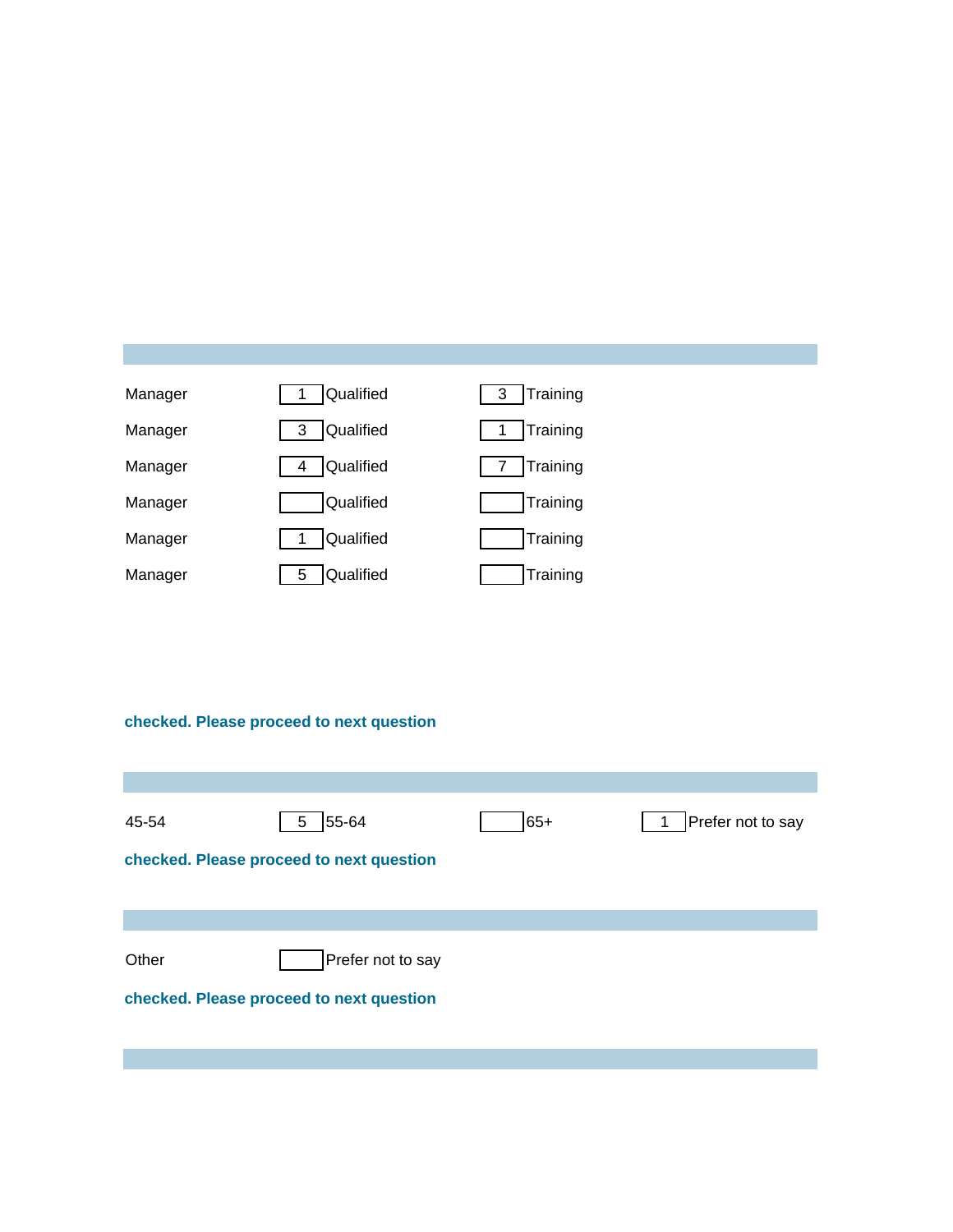### r not to say

## **Total checked. Please proceed to next question**

| Pakistani                   | Other Asian                              |                                        |                                               |
|-----------------------------|------------------------------------------|----------------------------------------|-----------------------------------------------|
| bbean/Black British         |                                          |                                        |                                               |
|                             |                                          | Other mixed/multiple ethnic background |                                               |
| Gypsy or Irish<br>Traveller | Any other white background               |                                        |                                               |
|                             |                                          |                                        |                                               |
|                             | checked. Please proceed to next question |                                        |                                               |
| Jewish                      | Muslim                                   | Sikh                                   | Any other religion<br>$\overline{\mathbf{4}}$ |
|                             | checked. Please proceed to next question |                                        |                                               |
| Heterosexual/straight       |                                          | Other                                  | Prefer not to say                             |

**Total checked. Please proceed to next question**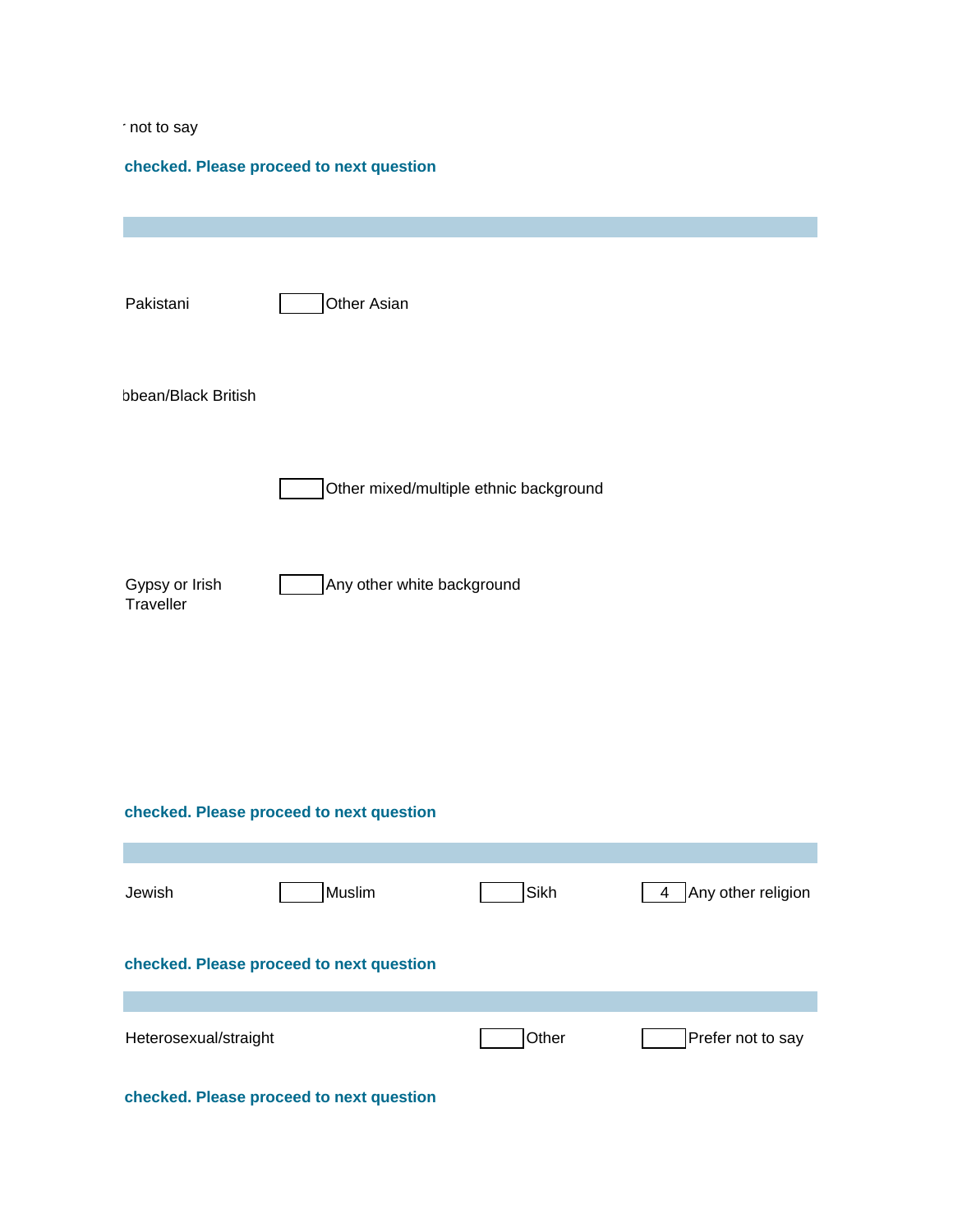|              | Prefer not to say                        |                     |
|--------------|------------------------------------------|---------------------|
|              | Attended school outside the UK           | 1 Prefer not to say |
|              | checked. Please proceed to next question |                     |
|              |                                          |                     |
|              | Prefer not to say                        |                     |
|              |                                          |                     |
|              |                                          |                     |
| $\mathbf{3}$ |                                          |                     |
|              | , RSA                                    |                     |
|              |                                          |                     |
|              |                                          |                     |
|              | oma<br>ational,                          |                     |
|              |                                          |                     |
|              |                                          |                     |
|              |                                          |                     |
|              |                                          |                     |
|              |                                          |                     |
|              |                                          |                     |
|              |                                          |                     |